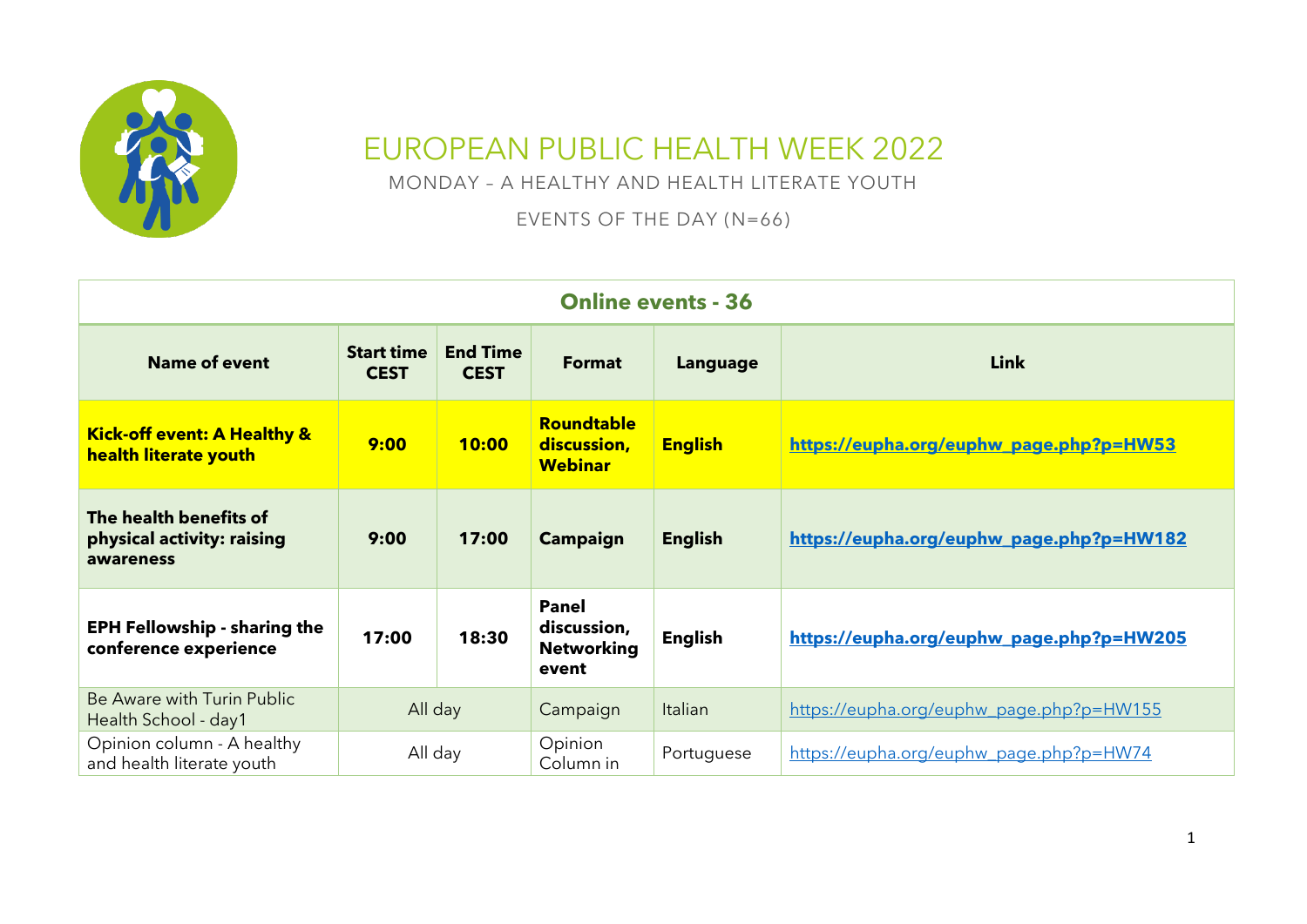|                                                                             |         |       | national<br>media                    |                  |                                          |
|-----------------------------------------------------------------------------|---------|-------|--------------------------------------|------------------|------------------------------------------|
| Podcast M80 "Consulta<br>Marcada": "Health literate<br>youth"               | All day |       | Podcast                              | Portuguese       | https://eupha.org/euphw_page.php?p=HW89  |
| Creative Insights: young<br>people's perspectives on<br>health inequalities | All day |       | Podcast                              | English          | https://eupha.org/euphw_page.php?p=HW180 |
| Video: What to do with<br>chronically ill children?                         | All day |       | Video                                | Dutch            | https://eupha.org/euphw_page.php?p=HW82  |
| Children of divorce and<br>adolescent health                                | 9:00    | 10:00 | Roundtable<br>discussion,<br>Webinar | German           | https://eupha.org/euphw_page.php?p=HW117 |
| Youth for Health Literacy -<br>Polygeia                                     | 9:00    | 9:15  | Video<br>collage                     | English          | https://eupha.org/euphw_page.php?p=HW119 |
| Outdoors of course!<br>Spreading the 20-20-2 rule<br>together               | 9:00    | 17:00 | Campaign                             | Dutch            | https://eupha.org/euphw_page.php?p=HW194 |
| Active youth - healthy youth!                                               | 9:00    | 22:00 | Walk                                 | Lithuanian       | https://eupha.org/euphw_page.php?p=HW199 |
| Modern health education -<br>challenges and realities                       | 7:30    | 15:30 | Webinar                              | Bulgarian        | https://eupha.org/euphw_page.php?p=HW18  |
| Measuring Health Literacy in<br><b>Children and Adolescents</b>             | 10:00   | 11:00 | Webinar                              | English          | https://eupha.org/euphw_page.php?p=HW16  |
| Educating Youth in Ethiopia to<br>Stop Female Genital Mutilation<br>(FGM)   | 10:00   | 11:00 | Webinar                              | English          | https://eupha.org/euphw_page.php?p=HW48  |
| Basics of healthy nutrition for<br>children under 3 years old               | 9:00    | 11:00 | Panel<br>discussion                  | <b>Bulgarian</b> | https://eupha.org/euphw_page.php?p=HW87  |
| Public awareness for<br>vaccination, climate change<br>and mental health    | 10:00   | 18:00 | Poster<br>campaign                   | Greek            | https://eupha.org/euphw_page.php?p=HW170 |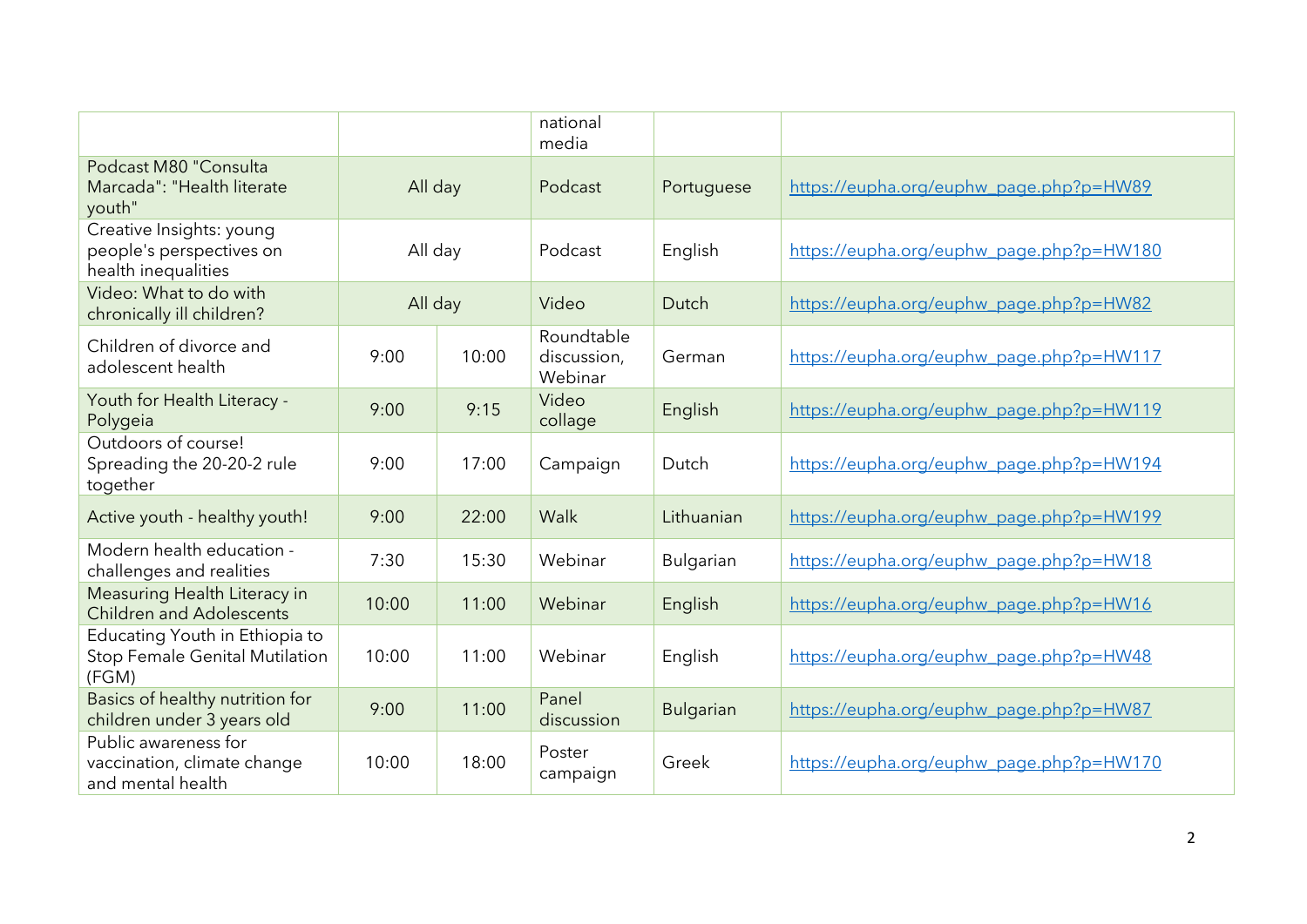| Policy Evaluation for the Early<br>Years                                                  | 9:00  | 18:00 | Webinar,<br>Campaign,<br>Web<br>resource | English          | https://eupha.org/euphw_page.php?p=HW207 |
|-------------------------------------------------------------------------------------------|-------|-------|------------------------------------------|------------------|------------------------------------------|
| Sexual Health: The Base for<br>Health Literate Youth                                      | 10:30 | 16:30 | Online<br>Presentation,<br>Discussion    | Bulgarian        | https://eupha.org/euphw_page.php?p=HW107 |
| Health Literacy Interventions in<br>Schools                                               | 11:00 | 12:00 | Webinar                                  | English          | https://eupha.org/euphw_page.php?p=HW15  |
| Public Health Technology<br>Week - 2022                                                   | 11:00 | 17:00 | Conference                               | Russian          | https://eupha.org/euphw_page.php?p=HW60  |
| <b>Competency Framework for</b><br>the Public Health Workforce in<br>Europe               | 11:15 | 11:45 | Lecture                                  | English          | https://eupha.org/euphw_page.php?p=HW22  |
| The continuous use of mobile<br>devices: benefits and harms                               | 11:30 | 12:15 | Webinar                                  | Bulgarian        | https://eupha.org/euphw_page.php?p=HW58  |
| Social interaction in the<br>distance learning process                                    | 10:00 | 10:45 | Webinar                                  | <b>Bulgarian</b> | https://eupha.org/euphw_page.php?p=HW37  |
| Divorce, Children and Health -<br>Radio interview with Susanne<br>Strobach                | 10:00 | 11:00 | Radio<br>interview                       | German           | https://eupha.org/euphw_page.php?p=HW261 |
| Food-based dietary guidelines<br>for healthy nutrition for<br>students between 7-19 years | 12:00 | 14:00 | Panel<br>discussion                      | <b>Bulgarian</b> | https://eupha.org/euphw_page.php?p=HW88  |
| Online panel discussion: A<br>healthy and health literate<br>youth                        | 12:00 | 13:30 | Panel<br>discussion                      | Serbian          | https://eupha.org/euphw_page.php?p=HW220 |
| OGD INSIDE - Health<br>Promotion                                                          | 12:30 | 13:15 | Webinar                                  | German           | https://eupha.org/euphw_page.php?p=HW187 |
| Measurement of physiological<br>parameters - pulse rate and<br>blood pressure             | 13:00 | 14:00 | Lecture                                  | Bulgarian        | https://eupha.org/euphw_page.php?p=HW32  |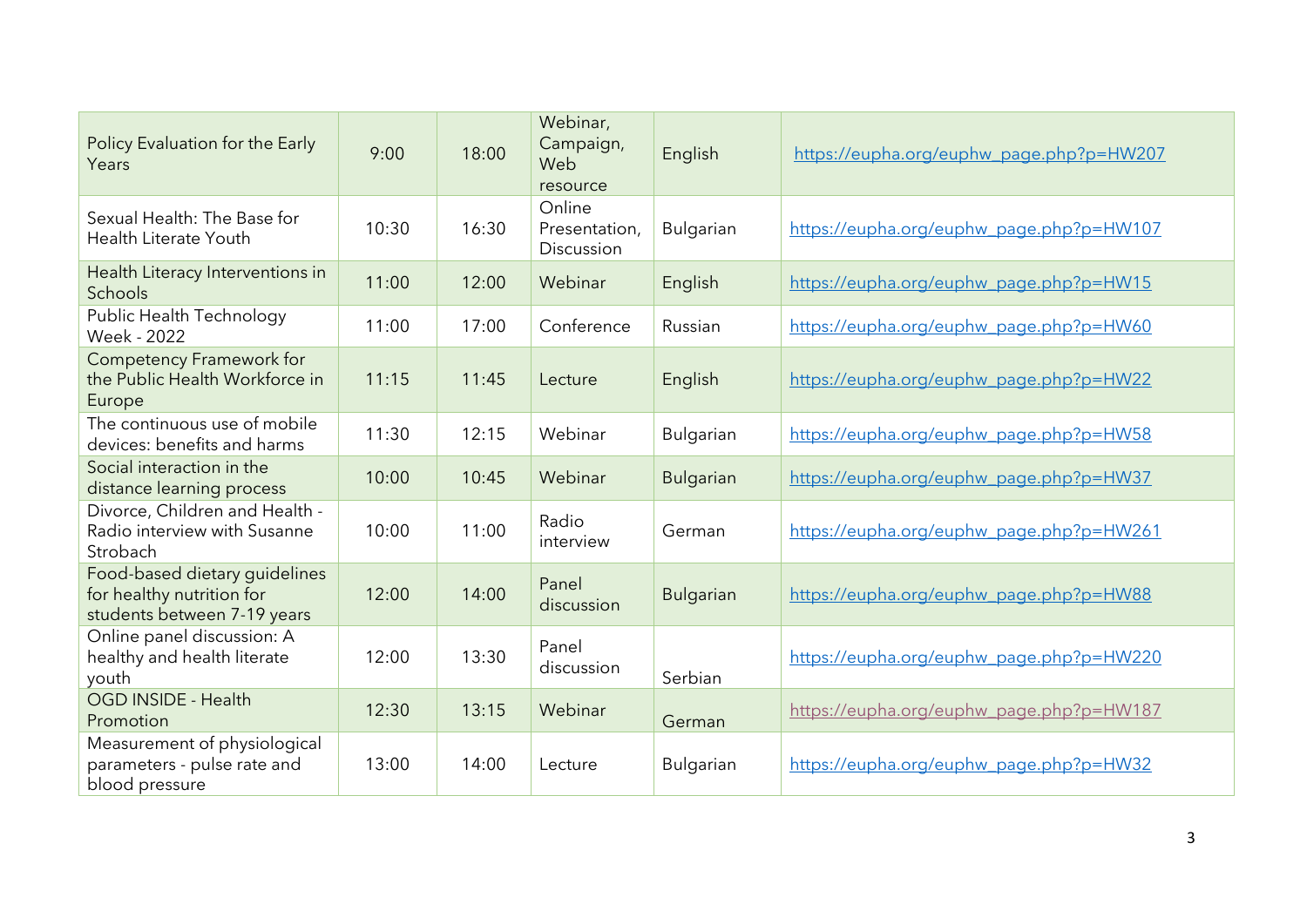| <b>Meaningful Youth Participation</b><br>in Global and Public Health    | 14:00 | 15:00 | Panel<br>discussion                  | English    | https://eupha.org/euphw_page.php?p=HW124 |
|-------------------------------------------------------------------------|-------|-------|--------------------------------------|------------|------------------------------------------|
| Building health education skills<br>of health professionals             | 14:30 | 16:00 | Webinar                              | Bulgarian  | https://eupha.org/euphw_page.php?p=HW85  |
| Webinar: A healthy and health<br>literate youth                         | 15:00 | 16:15 | Roundtable<br>discussion,<br>Webinar | English    | https://eupha.org/euphw_page.php?p=HW59  |
| Il International Symposium<br>Research Advances in Physical<br>Activity | 15:00 | 17:00 | Symposium                            | Spanish    | https://eupha.org/euphw_page.php?p=HW208 |
| Communication with patients<br>in mental health crisis                  | 16:00 | 17:00 | Workshop                             | English    | https://eupha.org/euphw_page.php?p=HW228 |
| Youth involvement in<br>healthcare motivating young<br>self-help?       | 17:30 | 19:30 | Lecture                              | German     | https://eupha.org/euphw_page.php?p=HW105 |
| Webinar: Health Literate Youth<br>- What Challenges?                    | 22:00 | 22:30 | Webinar                              | Portuguese | https://eupha.org/euphw_page.php?p=HW118 |

| In-person events - 18                       |                                     |                                |                               |                |                |                                          |  |
|---------------------------------------------|-------------------------------------|--------------------------------|-------------------------------|----------------|----------------|------------------------------------------|--|
| <b>Name of event</b>                        | <b>Start</b><br>time<br><b>CEST</b> | <b>End time</b><br><b>CEST</b> | <b>Format</b>                 | <b>Country</b> | Language       | <b>Link</b>                              |  |
| My healthy, strong<br>body!                 | 10:00:00                            | 16:00:00                       | Lecture, Game,<br><b>Walk</b> | <b>GR</b>      | Greek          | https://eupha.org/euphw_page.php?p=HW26  |  |
| <b>Your Health</b><br><b>Depends on You</b> | 13:00:00                            | 15:00:00                       | <b>Walk</b>                   | <b>RS</b>      | <b>Serbian</b> | https://eupha.org/euphw_page.php?p=HW132 |  |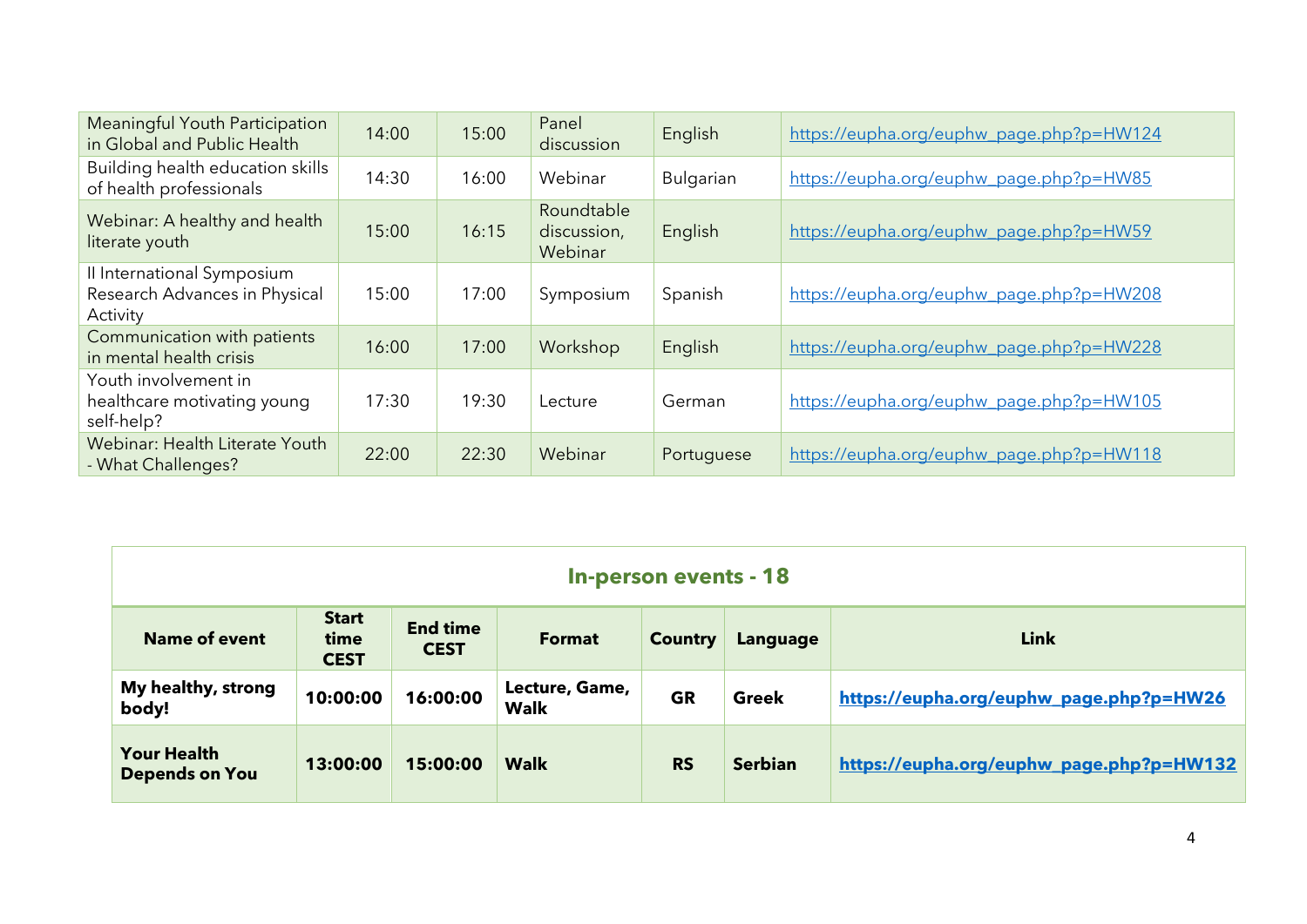| Reading healthy                                                               | All day |       | Campaign,<br>Exhibition | <b>RS</b> | Serbian          | https://eupha.org/euphw_page.php?p=HW41  |
|-------------------------------------------------------------------------------|---------|-------|-------------------------|-----------|------------------|------------------------------------------|
| Books exhibition on<br>the topic of<br>preserving the health<br>of youngsters | All day |       | Exhibition              | <b>RS</b> | Serbian          | https://eupha.org/euphw_page.php?p=HW46  |
| Diagnosis of postural<br>control disorders                                    | 8:00    | 11:00 | Walk                    | <b>BG</b> | Bulgarian        | https://eupha.org/euphw_page.php?p=HW9   |
| Free assessment of<br>flat feet in adults and<br>adolescents.                 | 8:00    | 11:00 | Walk, Open day          | <b>BG</b> | <b>Bulgarian</b> | https://eupha.org/euphw_page.php?p=HW11  |
| The board of<br>misinformation                                                | 10:00   | 18:00 | Interactive<br>display  | <b>GB</b> | English          | https://eupha.org/euphw_page.php?p=HW65  |
| <b>Setting SMART goals</b><br>for a healthy life                              | 10:30   | 13:30 | Workshop                | <b>CY</b> | Greek            | https://eupha.org/euphw_page.php?p=HW102 |
| <b>Building healthy</b><br>lifestyles in a healthy<br>environment             | 11:00   | 13:00 | Walk                    | PT        | Portuguese       | https://eupha.org/euphw_page.php?p=HW227 |
| Healthy eating in<br>early school age                                         | 13:00   | 14:00 | Lecture, Game           | <b>BG</b> | <b>Bulgarian</b> | https://eupha.org/euphw_page.php?p=HW33  |
| Sexually transmitted<br>infections:<br>Prevention and<br>education of youth   | 10:30   | 11:15 | Panel<br>discussion     | <b>BG</b> | <b>Bulgarian</b> | https://eupha.org/euphw_page.php?p=HW111 |
| Demonstration of<br>Students Sports at<br>University of Ruse for<br>Health    | 16:00   | 17:30 | Game, Walk              | <b>BG</b> | <b>Bulgarian</b> | https://eupha.org/euphw_page.php?p=HW138 |
| Open door to open<br>the soul                                                 | 18:00   | 20:00 | Workshop                | <b>RS</b> | Serbian          | https://eupha.org/euphw_page.php?p=HW143 |
| Dental hygiene for<br>children                                                | 12:00   | 14:00 | Lecture, Game           | <b>GE</b> | Georgian         | https://eupha.org/euphw_page.php?p=HW165 |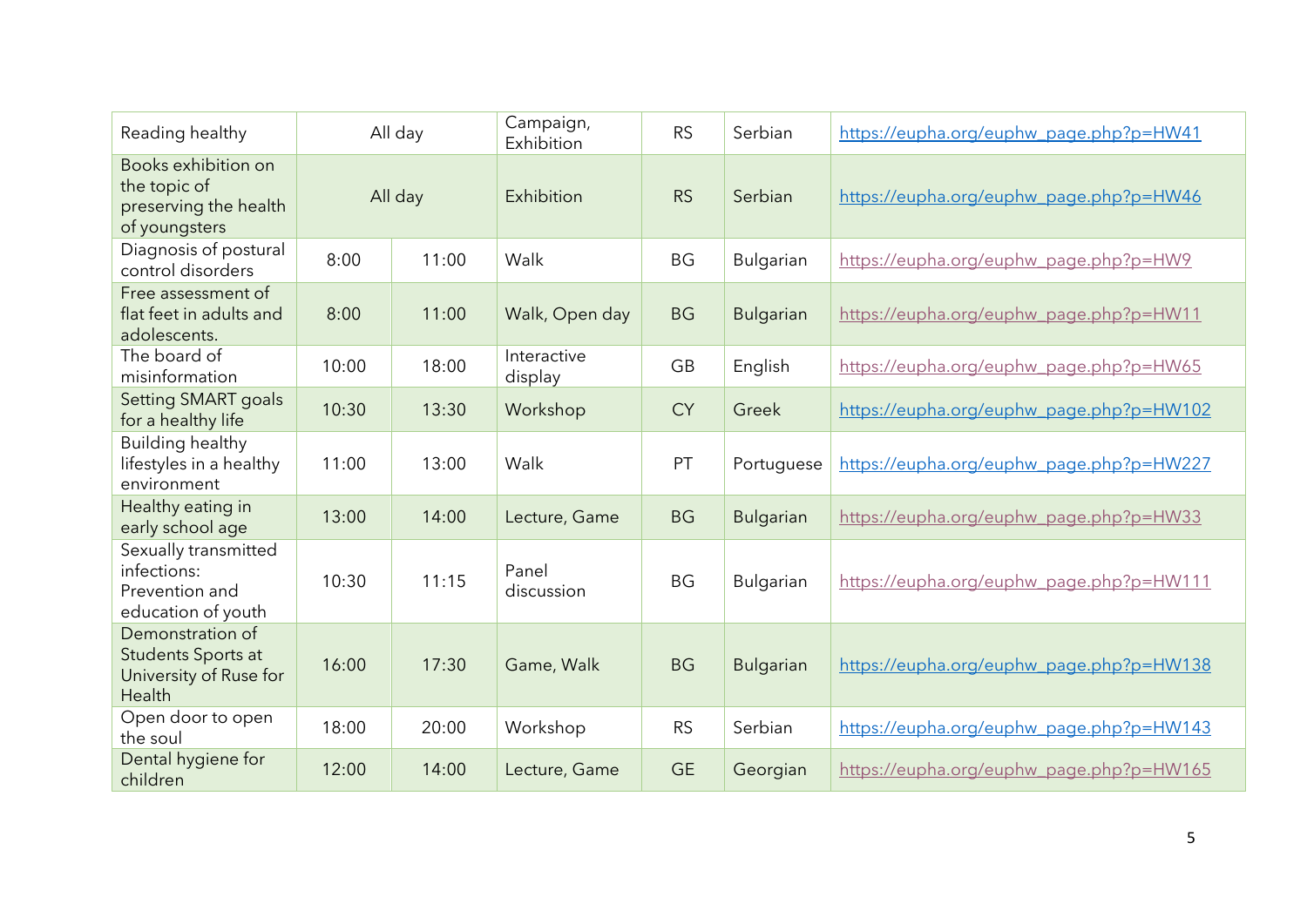| Interprofessional<br>intervention to detect<br>Overweight &<br>Obesity | 11:00 | 14:00 | Walk,<br>Campaign   | <b>CY</b> | Greek     | https://eupha.org/euphw_page.php?p=HW167 |
|------------------------------------------------------------------------|-------|-------|---------------------|-----------|-----------|------------------------------------------|
| Importance of HPV<br>vaccination                                       | 12:00 | 14:00 | Consultation        | <b>HR</b> | Croatian  | https://eupha.org/euphw_page.php?p=HW175 |
| Be responsible! Live<br>consciously!                                   | 13:00 | 14:30 | Lecture             | <b>BG</b> | Bulgarian | https://eupha.org/euphw_page.php?p=HW213 |
| Delayed motherhood<br>- pregnancy myths<br>after 40                    | 13:00 | 14:30 | Panel<br>discussion | <b>BG</b> | Bulgarian | https://eupha.org/euphw_page.php?p=HW229 |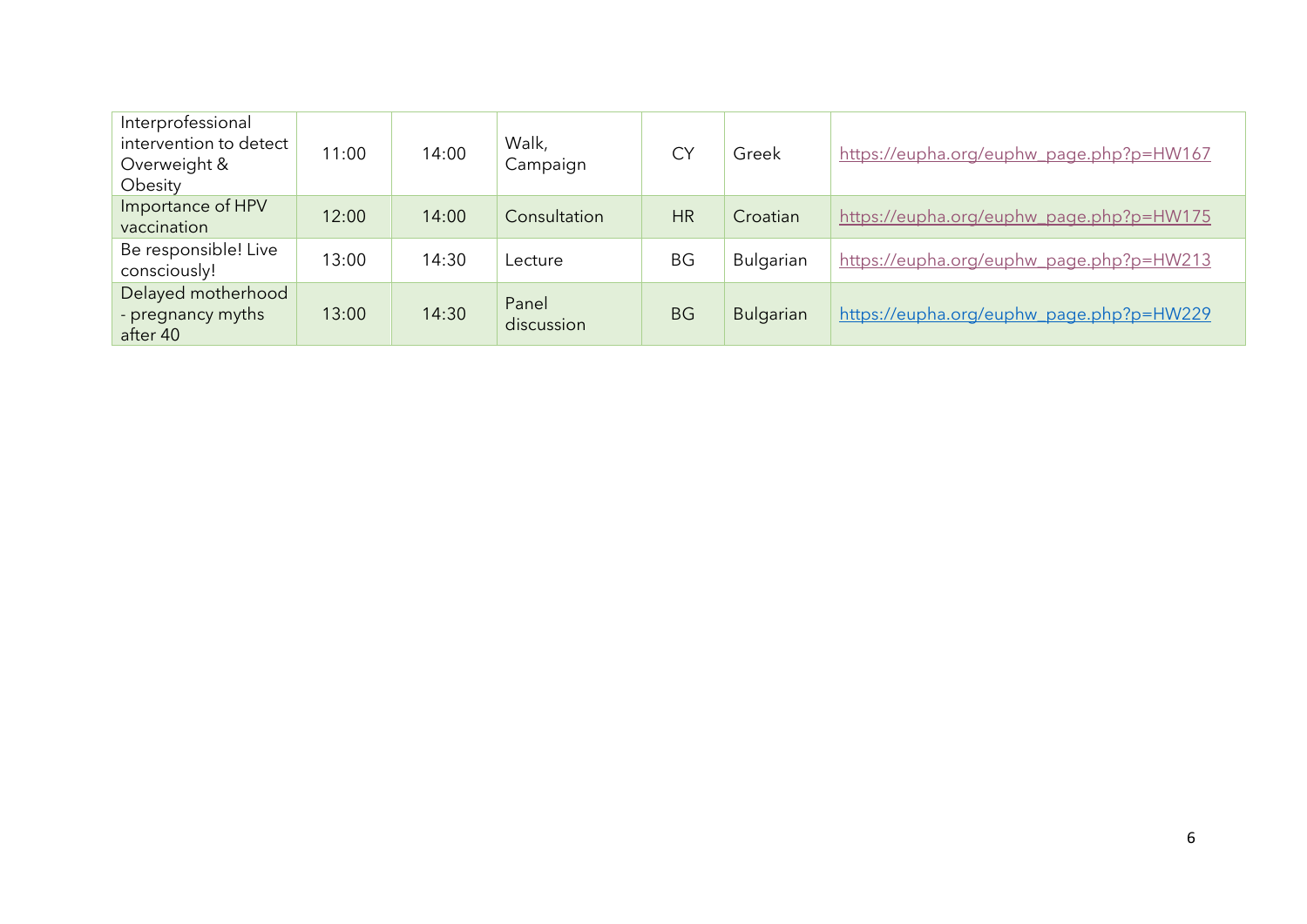| <b>Hybrid events - 6</b>                                                                             |                                  |                                |                                                     |                |                  |                                          |  |
|------------------------------------------------------------------------------------------------------|----------------------------------|--------------------------------|-----------------------------------------------------|----------------|------------------|------------------------------------------|--|
| <b>Name of event</b>                                                                                 | <b>Start time</b><br><b>CEST</b> | <b>End time</b><br><b>CEST</b> | <b>Format</b>                                       | <b>Country</b> | Language         | <b>Link</b>                              |  |
| <b>Opening the</b><br><b>EUPHW in Bulgaria</b><br>on Bulgarian<br><b>National Radio</b><br>"Horizon" | 07:00                            | 07:15                          | <b>Interview with</b><br>live streaming             | <b>BG</b>      | <b>Bulgarian</b> | https://eupha.org/euphw_page.php?p=HW136 |  |
| <b>Prevention is better</b><br>than cure                                                             | 11:00                            | 20:00                          | Conference,<br>Walk,<br>Webinar,<br><b>Campaign</b> | <b>SK</b>      | <b>Slovak</b>    | https://eupha.org/euphw_page.php?p=HW45  |  |
| Awareness of<br>communication<br>disorders among<br>young people                                     | 10:00                            | 11:00                          | Lecture,<br>Webinar                                 | <b>BG</b>      | Bulgarian        | https://eupha.org/euphw_page.php?p=HW13  |  |
| <b>Healthy Youth</b><br><b>Healthy Future</b>                                                        | 12:00                            | 14:00                          | Panel<br>discussion                                 | <b>RS</b>      | Serbian          | https://eupha.org/euphw_page.php?p=HW128 |  |
| Promoting healthy<br>habits among young<br>people                                                    | 12:00                            | 14:30                          | Lecture                                             | <b>BG</b>      | Bulgarian        | https://eupha.org/euphw_page.php?p=HW148 |  |
| Innovative<br>Technologies in<br>Speech and<br>Language Pathology                                    | 13:00                            | 15:00                          | Lecture,<br>Webinar                                 | <b>BG</b>      | <b>Bulgarian</b> | https://eupha.org/euphw_page.php?p=HW14  |  |